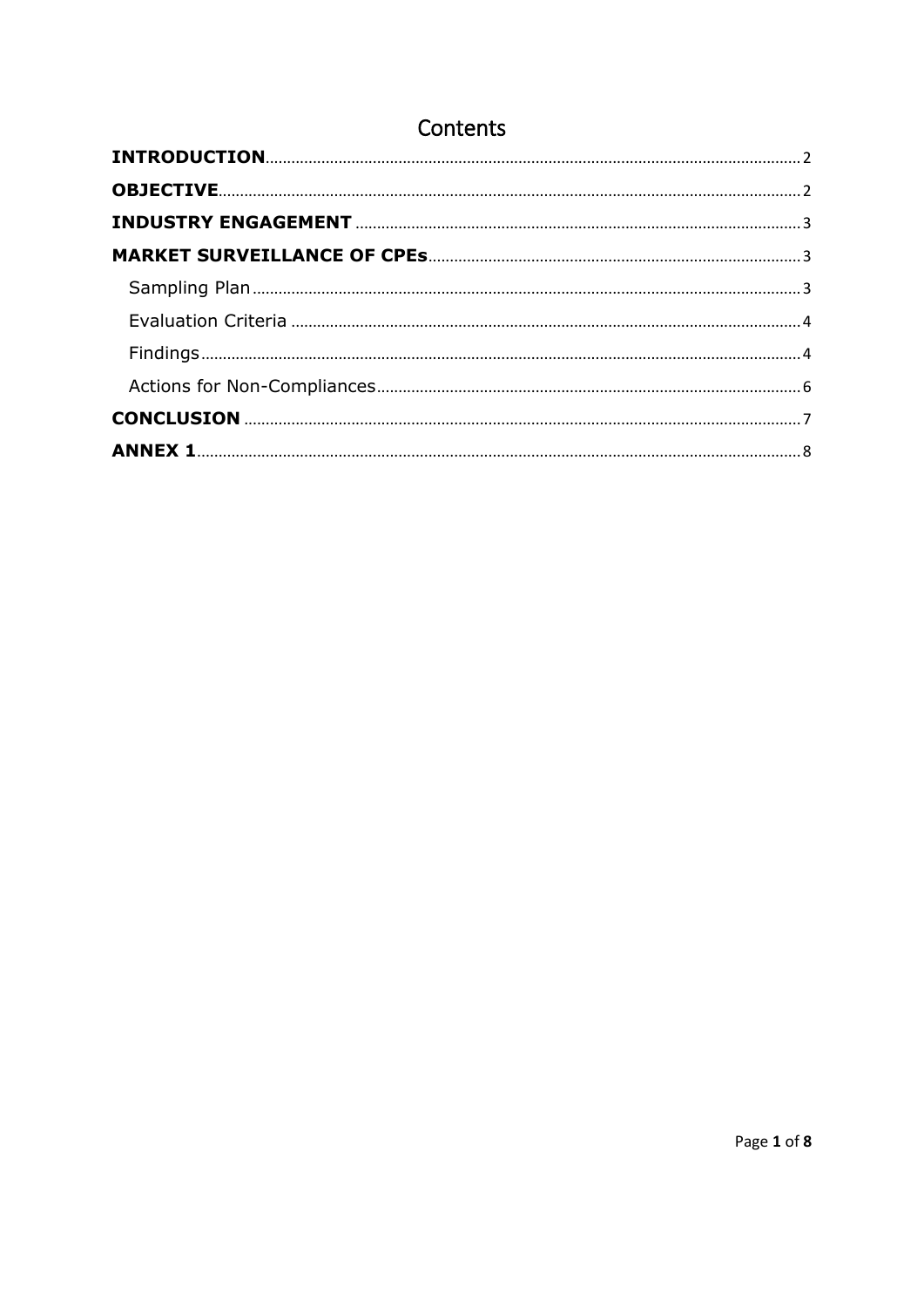#### <span id="page-2-0"></span>**INTRODUCTION**

In ensuring the safety of the general public and protecting the network facilities and other equipment, all communications equipment must be certified in accordance with the Communications and Multimedia (Technical Standards) Regulations 2000 before the equipment can be placed on the market. The certification is performed based on the technical codes published by the Malaysian Communications and Multimedia Commission ("**MCMC**"), which cover the requirements of safety, interoperability, radio frequency and electromagnetic compatibility.

Market Surveillance is conducted periodically to monitor and ensure communications equipment in the market comply with the legal requirements and standards. It also helps to create a level playing field for all manufacturers and distributors by avoiding unfair competition from those who do not adhere to the stipulated requirements. This report presents the findings of the Market Surveillance for customer premises ("**CPE**") for 2021.

#### <span id="page-2-1"></span>**OBJECTIVE**

The Market Surveillance consists of the industry engagement and evaluation of samples of CPEs purchased directly from the open market of which the main objectives are as follows:

a) To discuss and promote better understanding on the regulations, certification and importation process of communications equipment through engagements with the relevant stakeholders including sellers on e-commerce platforms; and

b) To evaluate and ensure CPEs placed in the market are in conformity with the specified requirements and are safe for use.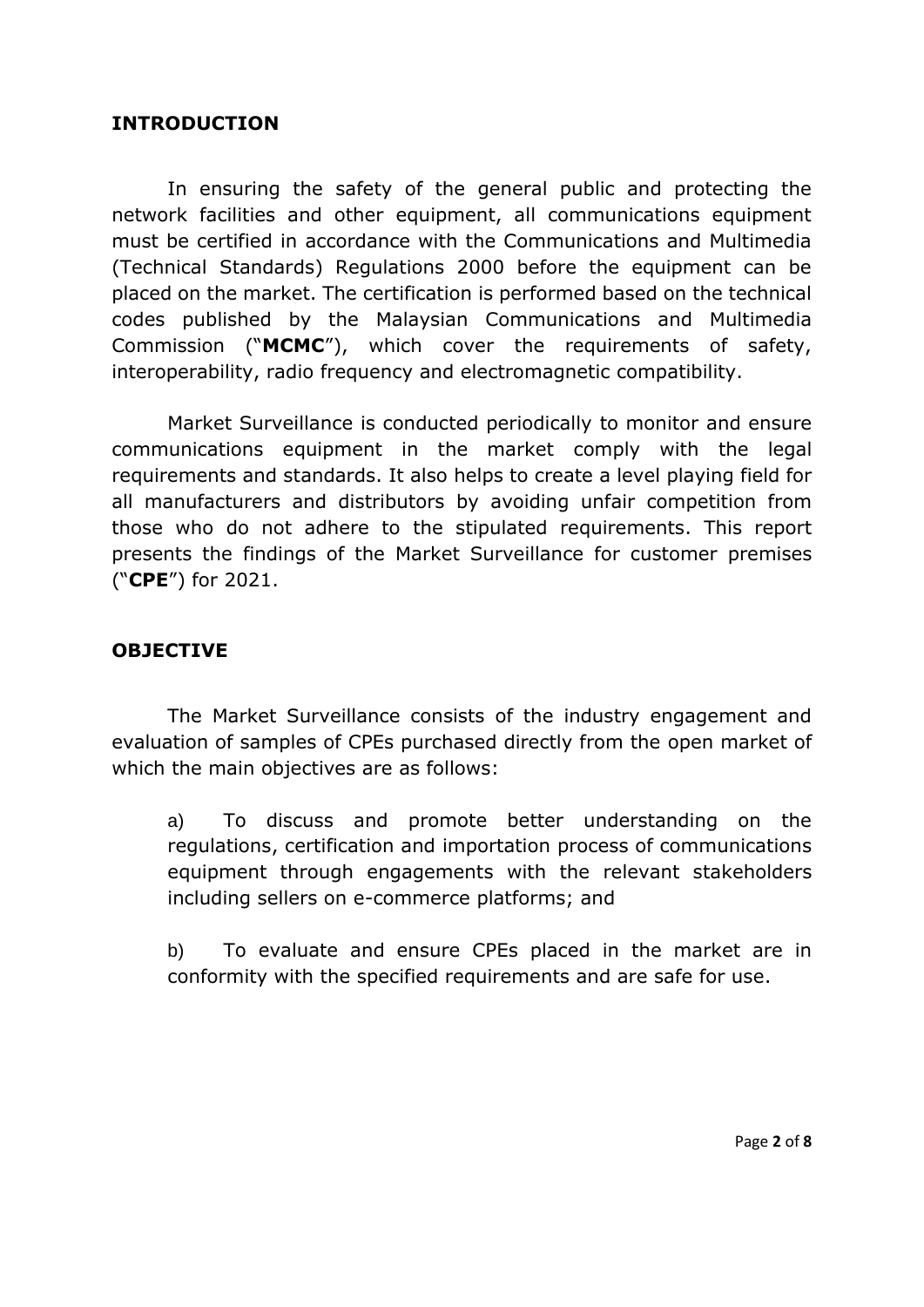#### <span id="page-3-0"></span>**INDUSTRY ENGAGEMENT**

The targeted stakeholders for the industry engagement conducted last year are members of Pertubuhan Peniaga Telekomunikasi Malaysia ("**PPTM**"), Automotive Accessories Associations ("**AAA**"), the National Technology Association of Malaysia ("**PIKOM**") as well as e-commerce platform providers and sellers.

Due to COVID-19 pandemic, the engagement sessions were conducted through online webinars (Microsoft Teams/Zoom). The total number of the participants are tabulated in **Table 1**.

| No. | <b>Identified Associations and Online Platform</b> | <b>Participants</b> |  |  |  |  |  |  |
|-----|----------------------------------------------------|---------------------|--|--|--|--|--|--|
| 1.  | Pertubuhan Peniaga Telekomunikasi Malaysia         | 162                 |  |  |  |  |  |  |
| 2.  | <b>Automotive Accessories Associations</b>         | 86                  |  |  |  |  |  |  |
| 3.  | The National Technology Association of Malaysia    | 65                  |  |  |  |  |  |  |
|     | Online e-commerce Platform                         | 12                  |  |  |  |  |  |  |
|     | <b>Total</b>                                       | 325                 |  |  |  |  |  |  |

**Table 1**: Summary of the number of participants

#### <span id="page-3-1"></span>**MARKET SURVEILLANCE OF CPEs**

#### <span id="page-3-2"></span>Sampling Plan

The samples of CPEs were purchased randomly at online platforms such as Lazada, Shopee and PrestoMall based on predetermined product categories. A total of 76 samples were purchased during the exercise. It involved 60 models covering 15 product categories. Details of the sampling plan can be found in **Annex 1**.

The purchase of the samples was done based on type of sellers and popularity. The period of the purchase and distribution of the sampling plan for each online platform is shown in the **Table 2.**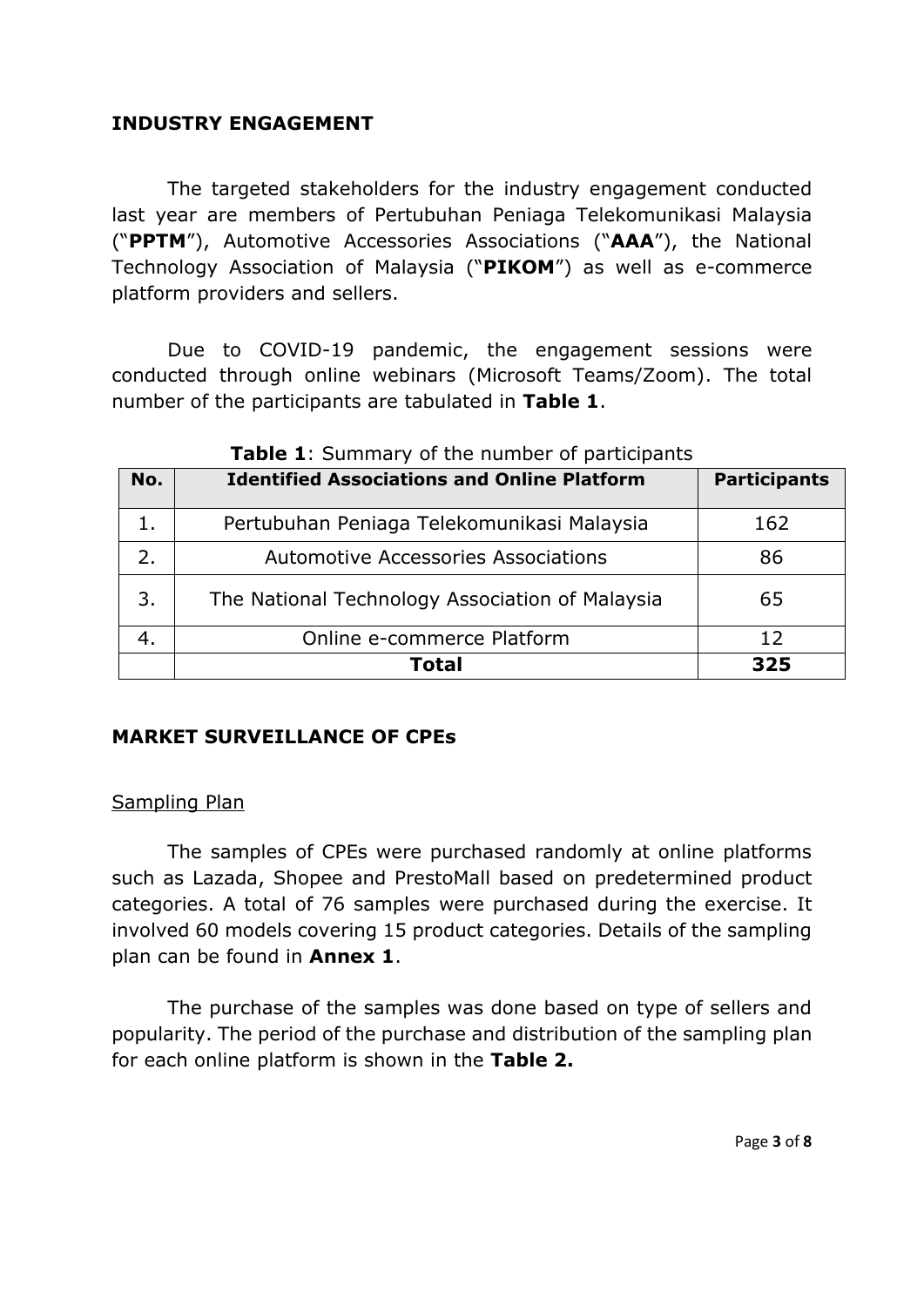| <b>Batch</b> | <b>Period of Purchase</b> | <b>Online</b><br><b>Platforms</b> |    | No. of<br><b>Samples</b> |  |
|--------------|---------------------------|-----------------------------------|----|--------------------------|--|
| 1            | 1 May to 30 Sept 2021     | Lazada                            | 15 | 19                       |  |
| 2            | 1 May to 30 Sept 2021     | Shopee                            | 15 | 19                       |  |
| 3            | 1 Aug to 15 Nov 2021      | Presto Mall                       | 4  | 5                        |  |
| 4            | 1 Aug to 15 Nov 2021      | Shopee                            | 11 | 14                       |  |
| 5            | 1 Aug to 30 Nov 2021      | Lazada                            | 15 | 19                       |  |
|              |                           | <b>Total</b>                      | 60 | 76                       |  |

**Table 2**: Period of Purchase and Distribution of Sampling Plan

#### <span id="page-4-0"></span>Evaluation Criteria

The samples were evaluated to determine the compliance to the legal requirements and standards with respect to the following:

- a) The certification status of the models;
- b) The results of laboratory testing covering Radio Frequency (RF), Electromagnetic Compatibility (EMC) and safety for pre-identified critical parameters of the relevant standards; and
- c) Labelling status.

#### <span id="page-4-1"></span>Findings

The overall results for the certification, lab testing and labelling are depicted in **Figure 1**.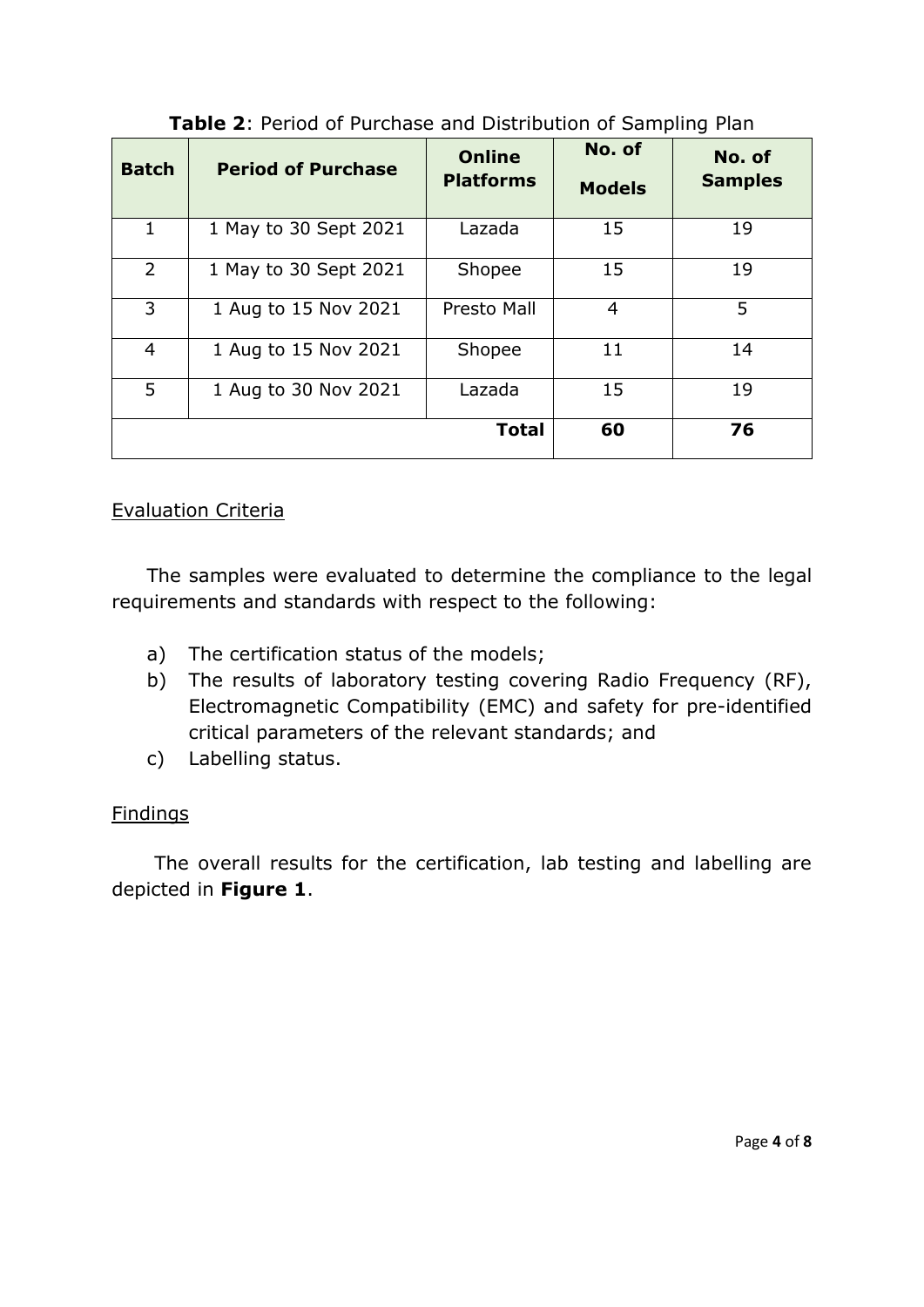

|                                                                                                                    | <b>Certified</b>                                | Non-<br><b>Certified</b> | Pass<br><b>Test</b> | Fail<br><b>Test</b> | <b>Valid</b><br>Label | <b>No Label</b><br>and<br><b>Certified</b> | <b>No Label</b><br>and Not<br><b>Certified</b> | <b>Misused</b><br><b>Label and</b><br><b>Not</b><br><b>Certified</b> |
|--------------------------------------------------------------------------------------------------------------------|-------------------------------------------------|--------------------------|---------------------|---------------------|-----------------------|--------------------------------------------|------------------------------------------------|----------------------------------------------------------------------|
| <b>Certification</b>                                                                                               | 45 (75%)                                        | 15 (25%)                 |                     |                     |                       |                                            |                                                |                                                                      |
| <b>Testing</b>                                                                                                     |                                                 |                          | 55 (92%)            | 5(8%)               |                       |                                            |                                                |                                                                      |
| Labels                                                                                                             |                                                 |                          |                     |                     | 56 (74%)              | 4 (5%)                                     | 14 (18%)                                       | 2(3%)                                                                |
| Notes:                                                                                                             |                                                 |                          |                     |                     |                       |                                            |                                                |                                                                      |
| 1. The certification and testing results are calculated based on the number of models (60), while the labelling is |                                                 |                          |                     |                     |                       |                                            |                                                |                                                                      |
|                                                                                                                    | calculated based on the number of samples (76). |                          |                     |                     |                       |                                            |                                                |                                                                      |

*2.* Misused label refers to a label that is registered for a different model.

## **Figure 1**: Overall Results of Market Surveillance 2021

The overall trend for the results of the market surveillance exercises conducted since 2012 is depicted in **Figure 2**.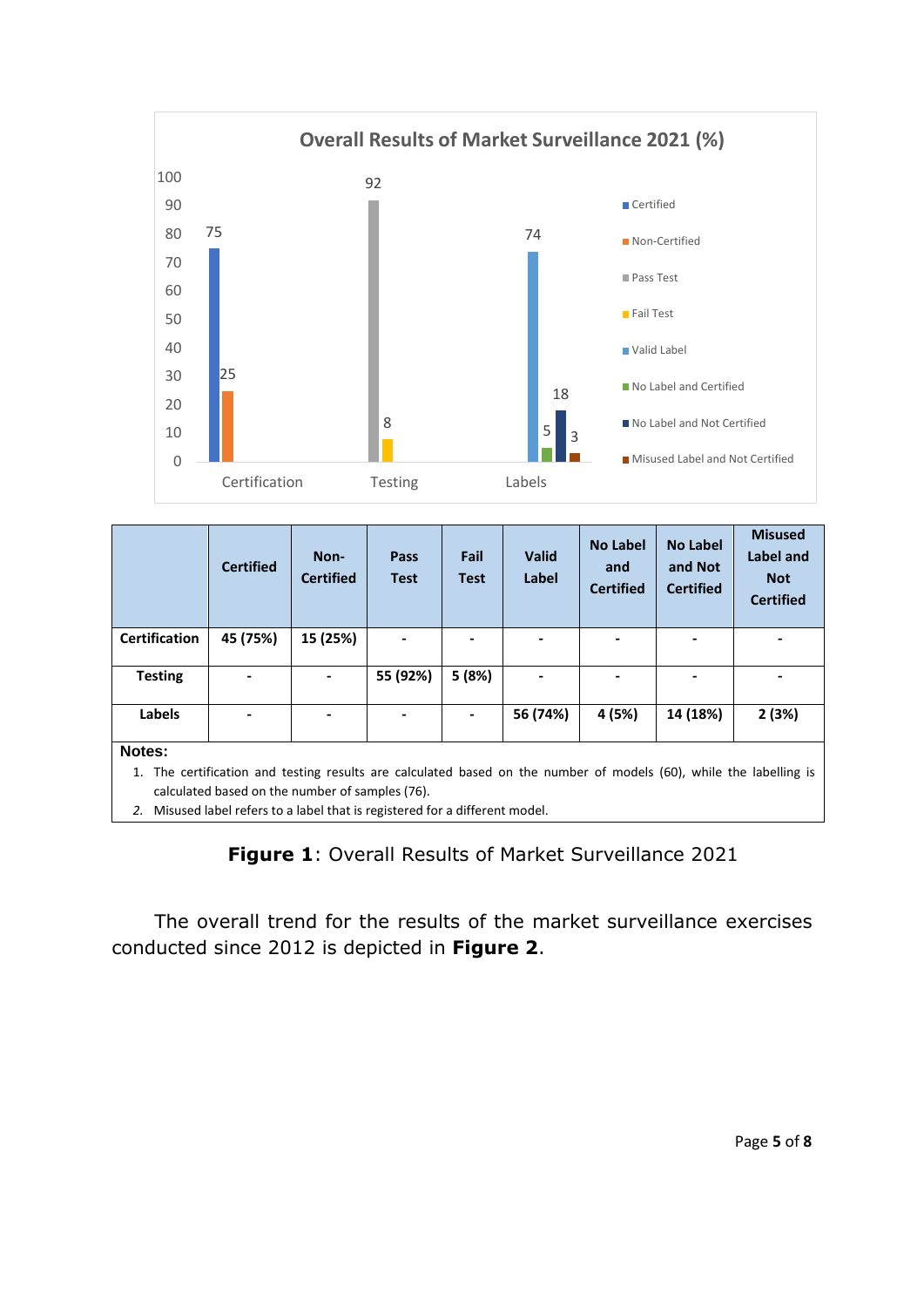

**Figure 2**: Overall trend of Market Surveillance Results (2012 -2021)

In general, the results of the market surveillance have been consistent for the last four (4) exercises. The results also show that most of the certified models come with valid certification labels. The percentage of passed lab tests for products bought on e-commerce platforms last year is significantly higher than the percentage of certified models.

## <span id="page-6-0"></span>Actions for Non-Compliances

Actions for non-compliances found during the market surveillance in 2021 have been pursued, and they are divided into two (2) categories as follows:

| No. | Categories                                              | <b>Actions</b>                                                                                                                                                         |  |  |  |  |
|-----|---------------------------------------------------------|------------------------------------------------------------------------------------------------------------------------------------------------------------------------|--|--|--|--|
| 1.  | Non-compliances<br>involving certified<br>products      | Corrective and preventive actions against the<br>certificate holders:<br>• Four (4) cases for Phase 1<br>• Six (6) cases for Phase 2                                   |  |  |  |  |
| 2.  | Non-compliances<br>involving non-<br>certified products | Issuance of First Information Report (FIR) for<br>legal actions against the suppliers:<br>Seven (7) cases for Phase 1<br>Eight (8) cases for Phase 2<br>$\blacksquare$ |  |  |  |  |

Page **6** of **8**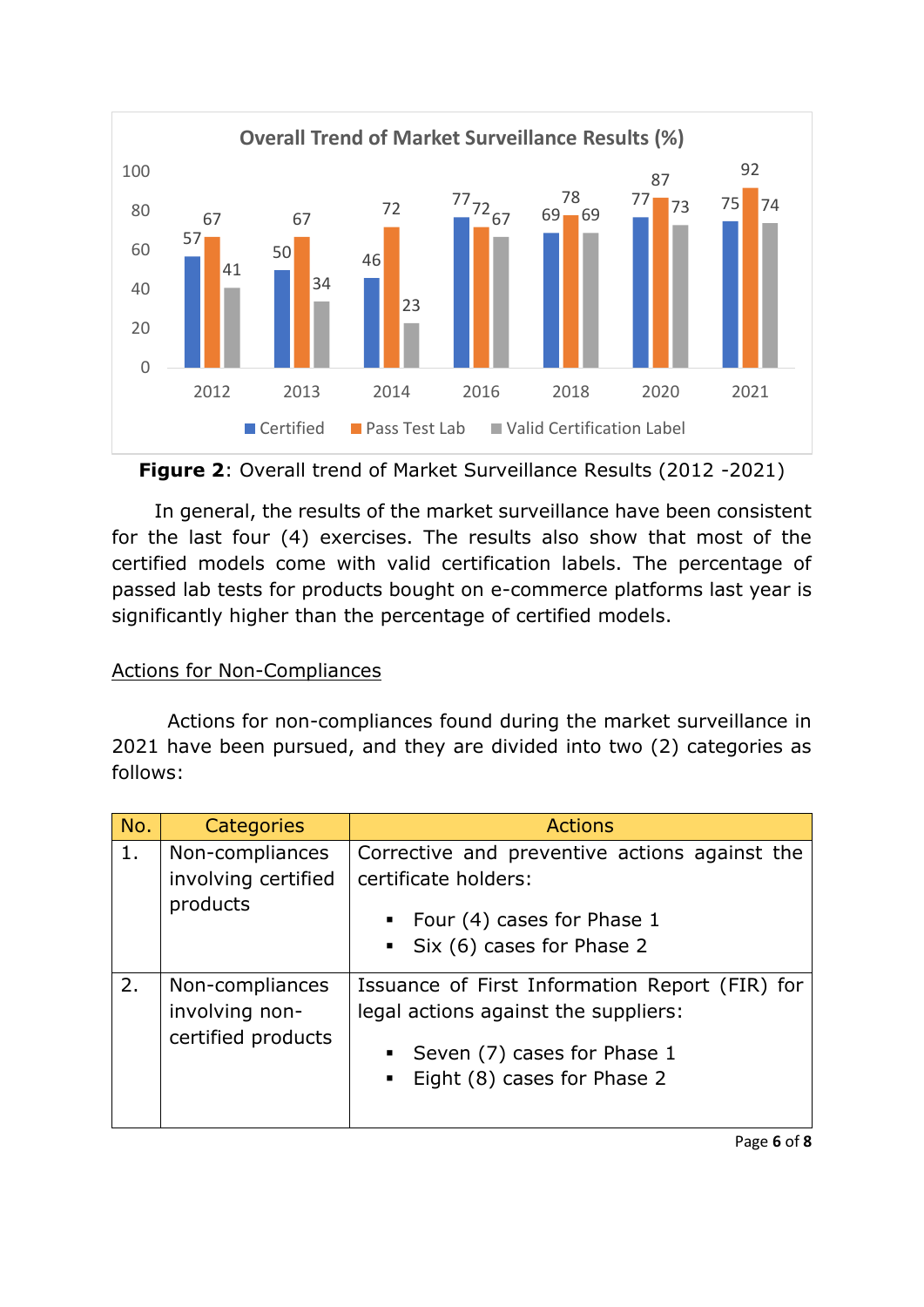Since the inception of the exercise in 2012, a total of 175 cases of non-compliances involving non-certified products and other offences have been investigated by MCMC. Based on the investigation, 52% of the cases were charged and penalised by the court, 6% were compounded while others are at various stages of legal actions.

#### <span id="page-7-0"></span>**CONCLUSION**

The results of the Market Surveillance provide useful insights on the level of compliance of communications equipment in the market. The information gathered aids MCMC in identifying the areas for improvement in order to promote compliance of communications equipment in the market.

When purchasing communications equipment, consumers should always be careful and ensure that the communications equipment are certified and have the MCMC label. Consumers are also encouraged to use the Check Your Label mobile application to verify the certification label's legitimacy. For more information, visit [https://cyl.mcmc.gov.my.](https://cyl.mcmc.gov.my/)